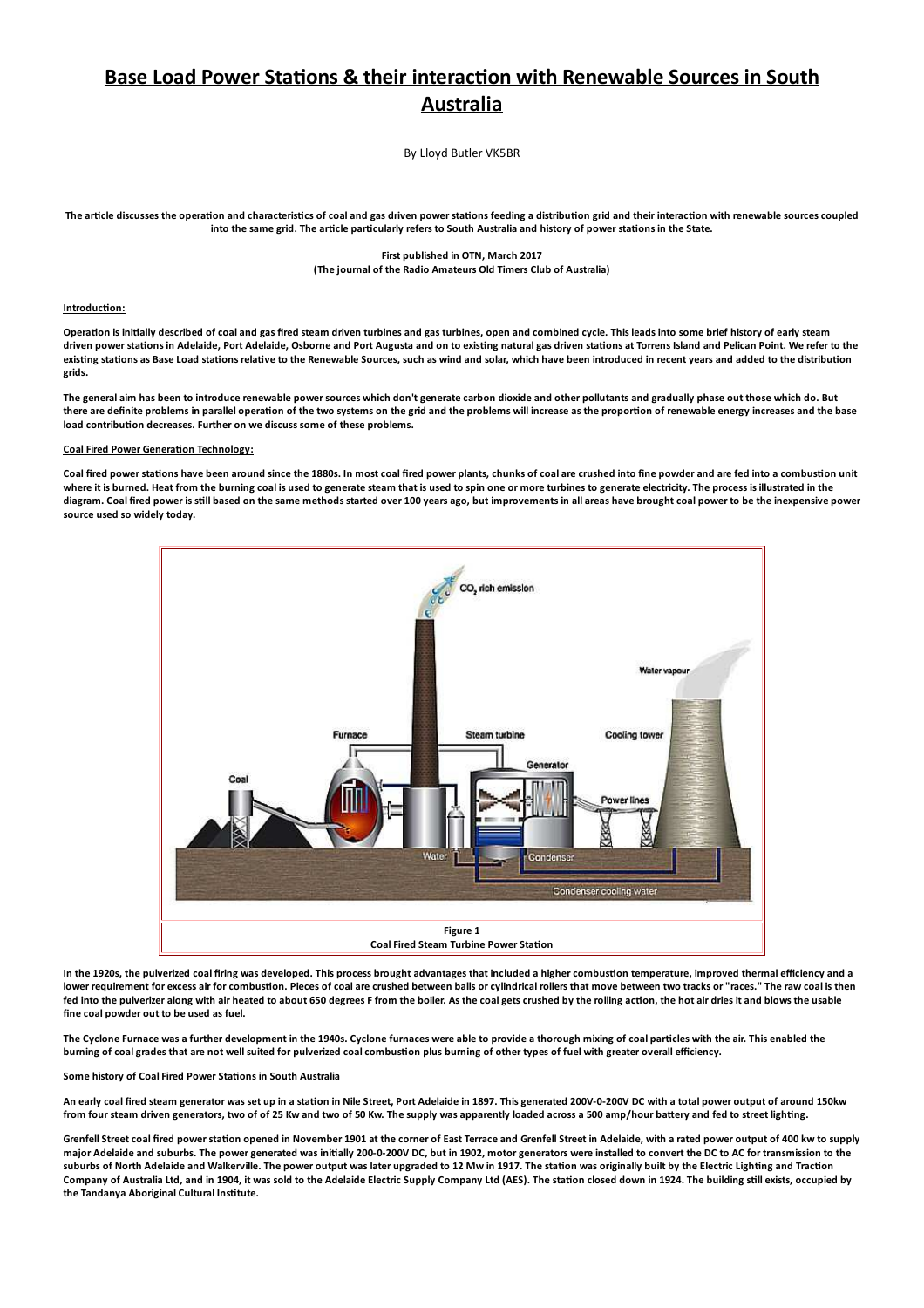

Also in Adelaide, there were two converter stations converting from AC to 600V DC for the Metropolitan Tramways Trust (MTT). No1 Converter at East Terrace, with rated capacity of 2500 Kw, was commissioned in 1909. The No 1 station operated until 1956. No 2 Converter at Thebarton had a rated capacity of 900 Kw but we don't have dates for its period of operation.

The No1 Converter station originally housed 500 Kw transformers to provide the 600V for the tramways. To cope with varying 600V DC loads, a lead acid battery of 293 cells and a 50 ton storage tank of sulphuric acid, was also located there. Power for the No1 Converter station was supplied by Adelaide Electric from Grenfell St. Power Station until the Port Adelaide MTT Power Station was made operational in 1911.

Port Adelaide Power Station opened in 1911 using NSW black Coal. It generated 10,000 volt AC at 25 Hertz to feed Adelaide converter stations, which converted the power to 600V DC for the tramways. By 1958, all tramways in Adelaide (apart from the Glenelg Tram) were phased out and it is assumed that this would have corresponded with the phasing out of the Port Adelaide Power Station.

Osborne Coal Fired Power Station A was opened in August 1923 with a power output of 20 Mw. Osborne B was added in 1942, increasing the Osborne station output to 79 Mw. The Osborne stations were the mainstay of the Adelaide Electric Supply (AES) which supplied Adelaide and its suburbs with AC power. The Osborne stations initially used NSW black coal. However, after the AES company was taken over by the Government, and the Electricity Trust of South Australia (ETSA) was formed in 1946, the station was converted to operate from Leigh Creek brown coal. The Osborne B station was de-commissioned in the 1989-1890 era, superceded by the newer gas fired stations at Torrens Island. The old Osborne A station was probably disabled many years earlier.

Mining of brown coal was commenced at Leigh Creek in 1943. South Australia had two Coal fired stations close to Port Augusta operated from Leigh Creek brown coal. The Playford Station rated at 240 Mw was opened in 1963 and the Northern Station rated at 520 Mw was opened in 1985. The Playford Station, high in atmospheric pollution and not very efficient, was mothballed in 2012. Leigh Creek coal field was getting close to the end supply of coal and it was closed in November 2015. The Northern Station subsequently closed in May 2016. The closures were earlier than previously anticipated by the owner, influenced by competition from the many wind farms which had been commissioned. There are now no coal fired stations operating to the power grid in South Australia.

# **Gas Steam Generation Units**

Natural gas can be used to generate electricity in a variety of ways. The most basic natural gas-fired electric generation consists of a steam generation unit, where fossil fuels are burned in a boiler to heat water and produce steam that then turns a turbine to generate electricity. Natural gas may be used for this process, although these basic steam units are more typical of large coal or nuclear generation facilities. These basic steam generation units have fairly low energy efficiency. Typically, only 33 to 35 percent of the thermal energy used to generate the steam is converted into electrical energy in these types of units.

Steam generation supplies are not quite suitable for ramping up and down to compensate for the variable source of supply provided by the renewable energy sources from wind and the sun. The steam boilers have to be heated and cooled slowly to prevent damage to boiler tubes. Commissioning a boiler from start or shutting it down can take davs.

## **Torrens Island Station**

Torrens Island Power Station in South Australia is a typical gas driven steam generation facility. Owned and operated by AGL Energy, and with a name plate capacity total of 1.280MW, the station burns natural gas in boilers to generate steam, which then drives the turbines to generate electricity. The gas is supplied via the SEAGas pineline from Victoria and from Moomba in the Cooper Basin.

A Station is 480 Mw from four 120 Mw natural gas or fuel oil steam turbines, built in 1967.

B Station is 800 Mw from four 200 Mw natural gas or fuel oil steam turbines, built in 1976.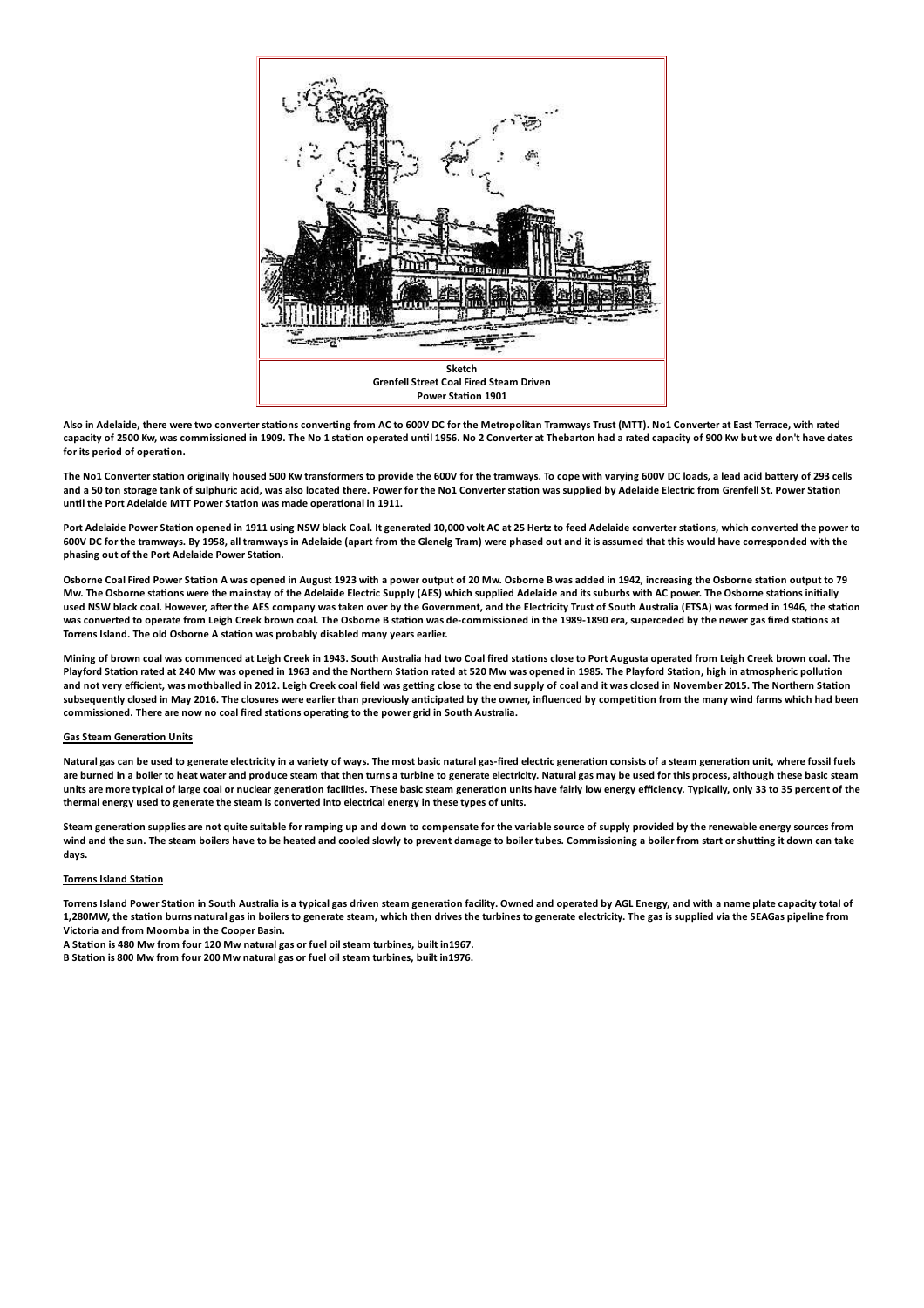

With the recent closure of Leigh Creek coal mine and the two Port Augusta power stations operated from that coal, Torrens Island station is now the largest source of base level power in South Australia apart from the interstate connector link to Victoria. It is not really a suitable base source to be compatible with the renewable sources which vary with the availability of the wind and the loss of sun at night.

## **Gas Turbines**

The Gas turbine, also called a combustion turbine, is a type of internal combustion engine with rotary rather than reciprocating motion. It has an upstream rotating compressor coupled to a downstream turbine, and a combustion chamber in between.

Fresh air from the atmosphere passes through a compressor which raises its pressure up to 30 times ambient pressure. Heat energy is generated by spraying the gas into the air and igniting it so that the combustion generates a high-temperature, high pressure, gas residue. This enters a turbine, where it expands down to the exhaust pressure and rotates a shaft. The energy of the shaft drives the compressor and the electric generator coupled to the shaft. The energy that is not used for shaft work comes out in the exhaust gases, so these have either a high temperature or a high velocity.

There are two types of gas-fired turbines, namely, the open-cycle gas turbine (OCGT) and combined-cycle gas turbine (CCGT). OCGT plants consist of a single compressor/gasturbine that is connected to an electricity generator via a shaft. They generally have fast ramp-up rates and used to meet peak-load demand .They offer moderate electrical efficiency of between 35% and 42% at full load.



The Combined Cycle Gas Turbine CCGT is the dominant gas-based technology for intermediate and base-load power generation. CCGT plants have basic components the same as the OCGT plants but the heat associated with the gas turbine exhaust is used in a heat recovery steam generator (HRSG). This produces steam that drives a steam turbine and generates additional electric power. Large CCGT plants may have more than one gas turbine.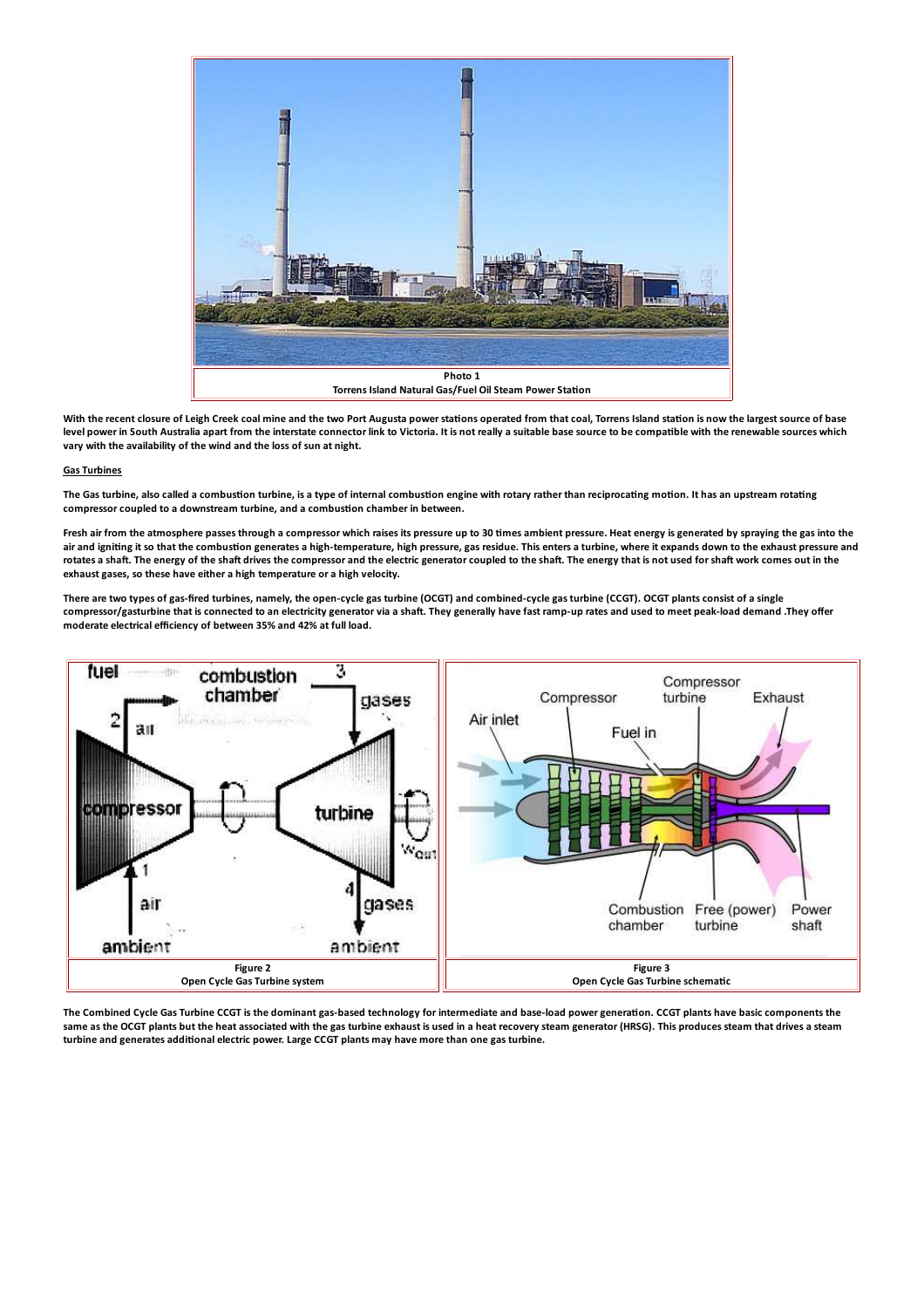

Over the last few decades, impressive advancement in technology has meant a significant increase of the CCGT efficiency by raising the gas-turbine inlet temperature, with simultaneous reduction of investment costs and emissions. The CCGT electrical efficiency is expected to increase from the current 52-60% to some 64% by 2020. CCGT plants offer flexible operation. They are designed to respond relatively quickly to changes in electricity demand and may be operated at 50% of the nominal capacity with a moderate reduction of electrical efficiency (That is: 50-52% at 50% load compared to 58-59% at full load). In general, because of the higher investment costs and the higher cost of using natural gas compared to that of coal, CCGT plants are lower in the merit order for base-load operation. However, the comparison also depends on local conditions, variable fuel prices and environmental implications.

#### **Pelican Point Power Station**

Pelican Point Power Station is operated by French based company Engie (previously GDF Suez Australian Energy). It runs two gas turbines (160 Mw each) & one steam turbine 165 Mw), supplied with gas by pipeline from Victoria & by pipeline from Moomba. (It has a total capacity of 485 Mw). With CCGT technology, believed to run at over 50% efficiency and fast ramp up, it would appear to be the most suitable in South Australia to fast track power source variations and operate in conjunction with the renewable sources.

## **Large Base Load Power Sources**

Large Base Load Power stations do more than provide energy to the power grid. They also provide a range of facilities which maintain the stability and security of the grid. These ancillary services allow the market operator to 'fine tune' voltage levels across the system. They also provide synchronous generation which dampens the impact of changes in power system frequency. Inertia effectively stabilises the power system, allowing it to cope with rapid significant changes in frequency which occur in either a supply source or in the load. Overall, they provide a more stable system. Additionally, they provide a system energy sink which can lead the system to restart after a major blackout. In general, smaller wind and solar sources do not offer these facilities to the power system.

One might see the system grid voltage and frequency as being set and controlled by one large base load power station with other power sources locked in to the reference set by the controlling station. There should not be more than one source trying to set the reference. Such a condition would lead to instability in the network.

The fact is: that if the grid system gradually changed to one in which all sources were small, such as individual wind towers and individual house solar panels, and there were no large reference source, there would be no stability and the system wouldn't work.

One idea, which might improve the system, is to select a group of the smaller sources to make up a resultant larger group source and feed them all with the controlling reference data via a control channel. The channel could be either a separate wire communications circuit or a carrier channel superimposed on the power line.

With the variable output of the solar and and wind sources, there is need for energy storage to maintain a more constant output level. In the event that base load stations are phased out, such as is gradually happening in South Australia, large basic storage, such as pump storage, could perhaps operate as the controlling base load power source and stabilise against supply source change or load variation. However, it would need its own controlled and stabilised frequency source rather than acting as a slave to that seen across the grid.

With the variable output of the solar and and wind sources, there is need for energy storage to maintain output when the sun does not shine and the wind does not blow. There are moves to provide many local battery stores at locations of solar panels and windwind farms. This will smooth out the variations in power generated but it does not provide the large stable voltage and frequency reference of the large base load. With all the relatively small sources of solar panels and wind machines, all acting as slaves to what they see on the grid and no large defined reference, one can imagine the whole system out of control with sources hunting for that stable reference.

#### Synchronisation of the many power sources.

The idea of locking in the frequency and phase with that found on the grid and adjusting the source current to feed power into the grid is illustrated in figures 5 and 6. The first diagram illustrates various energy pathways for wind and solar sources. The second diagram illustrates a Solar Inverter including the feedback loop which picks up a sample of what is seen on the grid and feeds it into the locking oscillator. For the wind turbines, some run at a fixed speed and some at a variable speed which depends on the strength of the wind. In the case of the fixed speed turbine, it uses an induction (or asynchronous) generator which has its field excited from the grid. The variable speed turbine generates power at a frequency which is variable. Its control operates much like the solar circuit of figure 6. The turbine AC output, or that rectified to DC, is fed into a power converter which regenerates the power as AC output at the grid frequency. The multitude of wind farms in Australia are a mixture of both types of the turbine control system. (Ref16)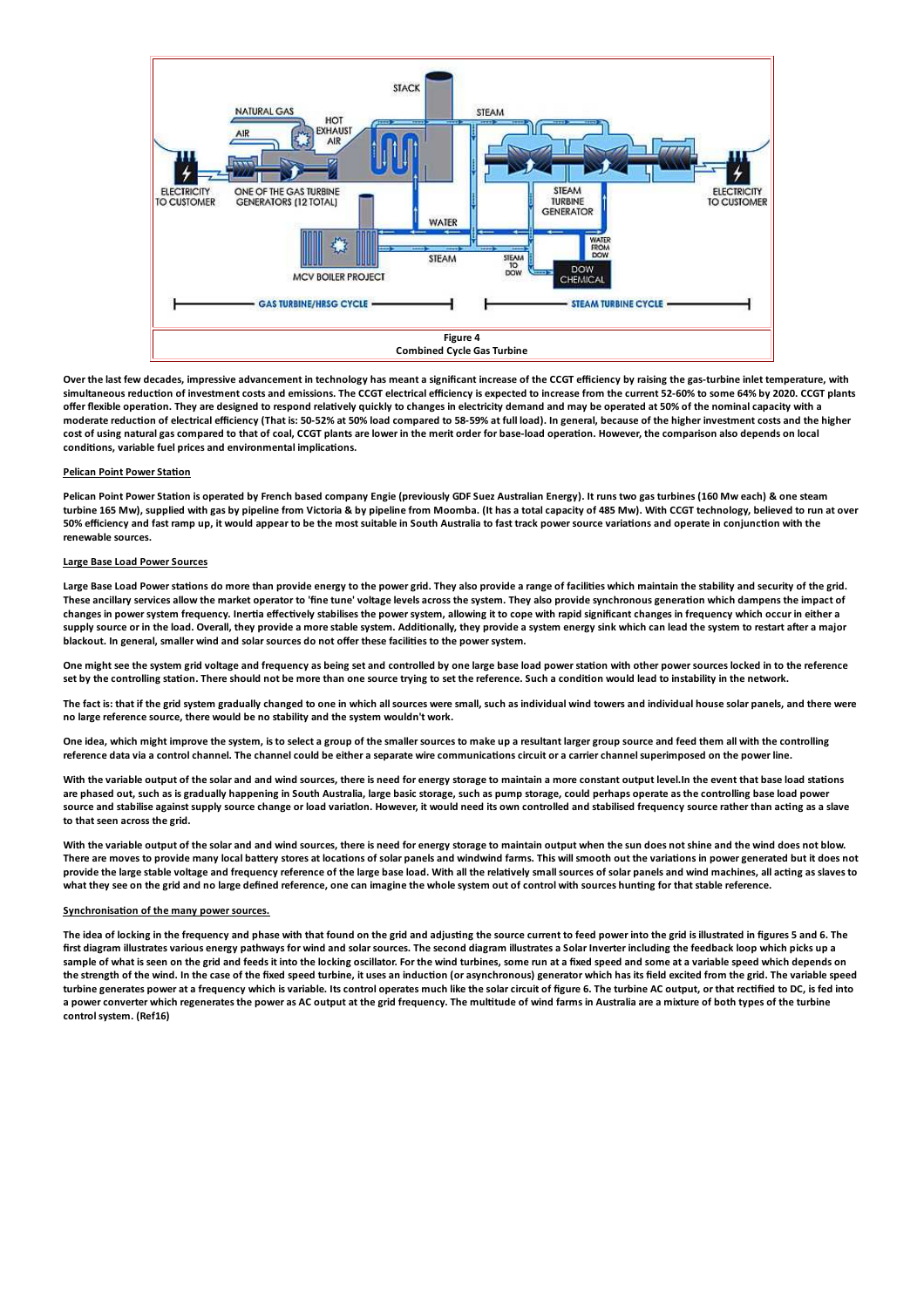



To load each individual AC power source into the power grid, the source must be synchronised to what is seen on the power grid before being switched in. This is done in figure 6 by tapping into connected line and feeding that back into the control of the generator. The source phase must be precisely set to that of the grid and the output current (Io), running from the source to the grid, set to that available from the generator at that point in time. To do this, the open circuit output voltage of the source (Voc) will be a little higher than the running grid voltage (Vg). Voc = Rs.Io + Vg, where Rs is the source resistance of the generator. (This simple formula assumes a power factor of 1. Of course, the grid load might look reactive and Voc might have to be higher).

All this is at present working because a large base load generator is locked to the reference frequency and phase as a sort of sink which is holding this reference essentially due to the large power source of this base load generator. But the aim of Governments is to gradually add these solar and wind sources whilst gradually reducing base load stations which generate CO2 and other pollution. But what happens when the large base load stations are no longer there or drop to a level where their output is insufficient to override the levels of the renewables? Control of frequency and phase is lost and this will be sensed by the system which will commence shutting down. So here is the snag which will stop the system working.

Having mentioned power factor, I will deviate a little on what is happening in North America concerning power factor correction on power grids. Induction motors look inductive and industries using many of these correct the power factor shift by including a synchronous motor which looks capacitive. Numerous coal fired power stations in USA are closing down as renewable energy systems are introduced. Shift of power factor due to reactive loads is a big factor causing loss of efficiency in the power distribution. Rather than dismantle all of the alternators, some are being re-used as synchronous capacitors coupled across the grids to correct the power factor shift. (See  $Ref(4)$ 

Another factor which might cause power factor shift on long power connector links, such as the Victoria/SA link, is the line exhibiting its characteristic as a transmission line. If we assume that the 50 hertz transmission velocity is around 0.6 of that in space, a quarter wavelength would work out to be around 900 km, not that much different from the distance between Loy Yang power station and Adelaide. One could visualise the low resistance terminal load causing reflection at the end of a near quarter wave section, creating reactance (and shift of power factor) at the power source, and even the development of a high voltage loop due to resonance of the line for the quarter wave length.

Obviously, the possibility of standing waves being developed is very high on a very large power grid, such as that embracing the States of South Australia, Victoria and Tasmania. The AC isolation between States, using high voltage DC link sections to limit the length of AC interconnectors, would seem to be a good idea, as is done under-sea between Victoria and Tasmania and for the Murray Link between Berri and Red Cliffs. (See Ref 3).

# The South Australian likely Power debacle

Over the recent years, the State of South Australia has encouraged industry, with great vigor, to install renewable energy sources such as wind farms. This has been taken up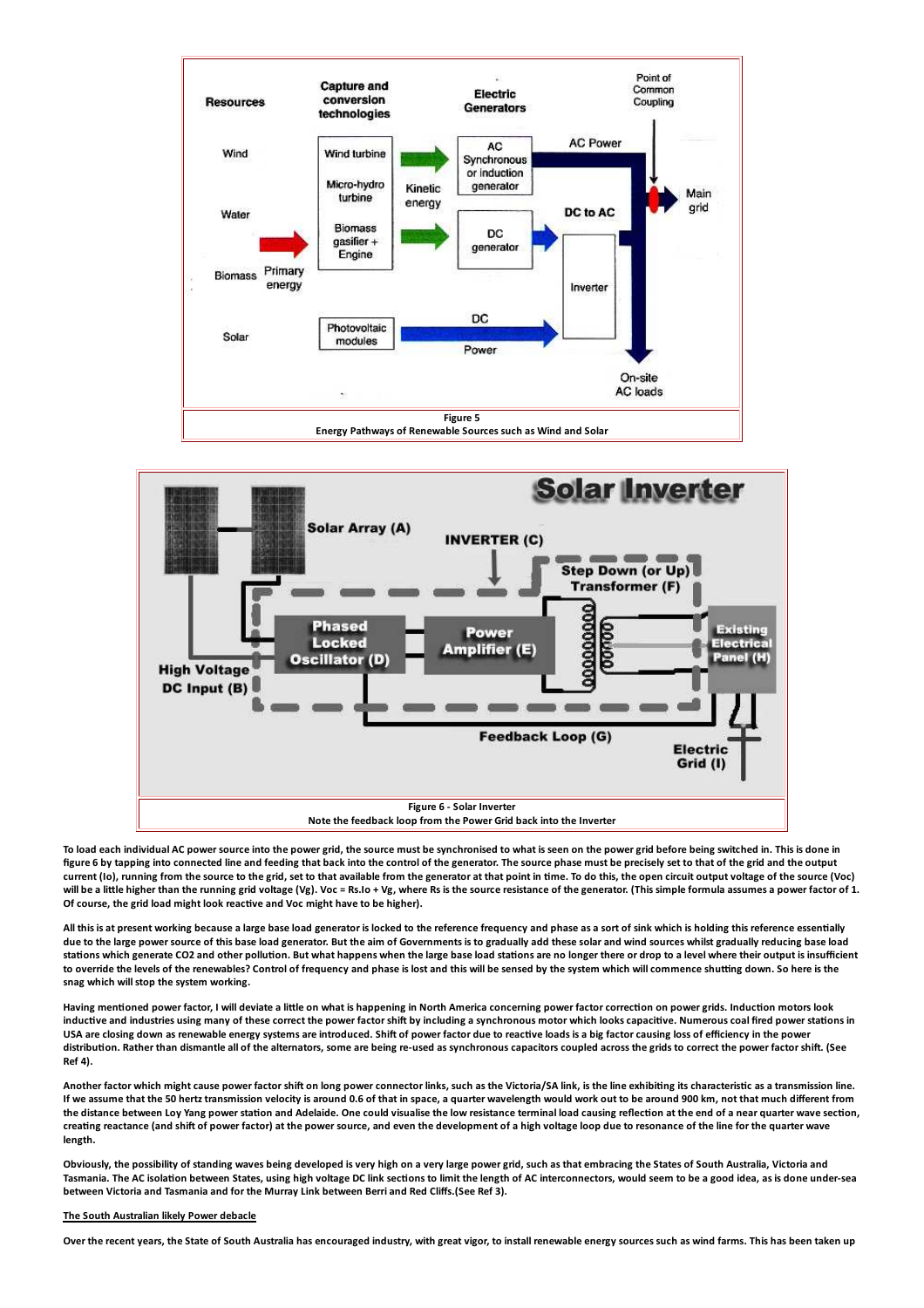by world energy companies to the extent that when good winds blow, there is enough electric power generated to supply the whole State power grid. And to add to this, at the time of writing, there there were still more farms being installed.

When there is no wind to operate the wind turbines and and when there is no sun to energise the solar sources, the load is taken up by the base load power generators, or purchased from Interstate via the Heywood and Murray Link power connectors. When the wind and solar sources turn on, the load on the base load generators is reduced. These older plants were not designed for this random ramping up and down. And from all accounts, they are not economical to run with the intermittent loads, or to compete with the cheaper sources of renewable energy when it appears on the grid.

We have seen some of the effects of this. Leigh Creek coal used in the two coal fired power stations at Port Augusta was expected to run out in 2018. However, the owner of the coal mine and power stations, Alinta, closed down the mine early in 2015, and closed the remaining Northern Power Station early in 2016. The reason given was that the venture was no longer making a profit. In 2014, AGL had also decided to mothball their 480 Mw gas fired steam station Torrens Island A. (This decision was reversed when the Northern station was closed). And in 2015, the 479Mw gas turbine station at Pelican Point cut back most of its available output.

It is interesting that that the connector to Heywood in Victoria, of 650Mw capacity, provides a sink to supply power when SA is short and to consume power when the renewable sources in SA generate more power than SA needs. One must assume that in the absence of a large base load power source within SA, the connector could provide the reference to stabilise the voltage, frequency, and phase of other smaller sources feeding into the SA grid.

In July 2016, the Heywood Connector was switched off for a lengthy period whilst it was upgraded from its previous capacity of 460 Mw to 650 Mw. During this period, there was a terrific storm, generating wind which exceeded the maximum 90 Km/Hr rating of the wind turbines and they were all turned off. Without the back up power from the Heywood Connector, South Australia was suddenly short of power and sections of the State load were dropped out,

To switch in more power from Torrens Island, their idle steam boilers would have needed time to run up. The Gas Turbines of the Pelican Point power station, with the fastest ramp-up time, were the choice for more power. But the Pelican Point station output had already been reduced, close to a mothball state. The Government had to negotiate with the owners of the Pelican Point station to restore operation from that almost inoperative state.



It has been the State Government aim for a distributed power system with complete renewable energy. If it is to be mainly wind and solar power, they will need an energy storage system to maintain continuous supply. It would also appear that they will need at least one supply source which will have a large power output capacity to provide a reference sink and maintain stability of the grid system.

In the March issue of OTN we described a Solar Thermal power system which Alinta Energy had proposed for Port Augusta. This was a move to replace the Leigh Creek coal fired stations which would be closed at a future date. The initial station was to be based on a plant successfully established in Seville, Spain. This made use of heated molten salt to store the energy and keep the station operative when there was no sun. The Australian Renewable Energy Agency (ARENA) and the SA Government provided grants for Alinta to carry out a feasibility study. The result was their conclusive report, in April 2015, that the project was not economically viable. So the project lapsed.

Several companies have since put foreword proposals on solar power stations to replace the drop out of power caused by the closure of Port Augusta coal fired power stations. In June 2016 (Ref. 5), it was reported that Australian company Solastor, could build a Sola Thermal plant, initially 100 Mw, of sufficient capacity to replace the output of the coal fired plants. Energy from the sun, directed by concave mirrors, would be stored at 800 degrees C in graphite blocks. Steam to drive a turbine would be generated by water running past the blocks.

In August 2016 (Ref 6), it was also reported that an American company, Solar Reserve, was interested in building a pilot 110 Mw solar thermal plant at Port Augusta to be followed up by five others over the next 10 years. They pointed out that the combined outputs would be equivalent in capacity to the Heywood Connector with Victoria. Possible sites for the five could be Leigh Creek, Woomera, Whyalla and Roxby Downs. Storage proposed was the use of molten salt (as for the Alinta proposal) with a storage time of 10 hours.

In October 2016, the SA Government sent out an invitation for tenders to supply a large scale supply of electrical power, generated either using the concentrated solar thermal system, or generated with natural gas. It is anticipated that companies such as Solaster and Solar Reserve will submit tenders. Refer also to the proposal for the Solar Thermal facility at Port Augusta. (Ref 17).

Whilst the solar thermal stations of these proposals would replace the closed down coal driven supplies, there is still the need for a large energy storage to iron out the ramping up and down of the output from the large number of wind farms, already installed and operating. There is also the question whether the proposed Port Augusta solar thermal plant (initially 100 MW) will be a large enough sink to maintain stability on the SA grid if either of the following takes place: (1) The Torrens Island station is taken out of service because its intermittent load operation becomes economically non viable (like the Port Augusta Northern Station), or (2) Because of changes in Victoria affecting the amount of spare power available to feed the interstate connectors.

On the availability of power from interstate, there have been discussions on the likely closing down coal fired stations in Victoria. The 1600 Mw coal fired Hazelwood Power Station and its brown coal mine are already programmed for closure at the end of March 2017. (Much like the closed Playford Station in SA, Hazelwood is considered a highly polluting Australian station). This will reduce the generation capacity within Victoria and could well affect the available power to SA via the Connectors.

The last thing that is worrving everybody is the excessive cost of electricity in South Australia since the State has become so heavily involved in renewable energy. It is not only the low wage earners who are in trouble. Large manufacturing and mining companies have complained that the high electrical costs have threatened their operational viability in SA. A lot of blame has been directed at the wind farms, which is hard to understand, since the wind energy is gratis and there is no energy giving fuel to purchase or transport. The true costs seem to be more to do with the difficulty in economically running the existing power stations in conjunction with the unprogrammable varying power outputs of the wind farms. Also with competition from the wind farms, their plants are under utilised with many of their machines turned off.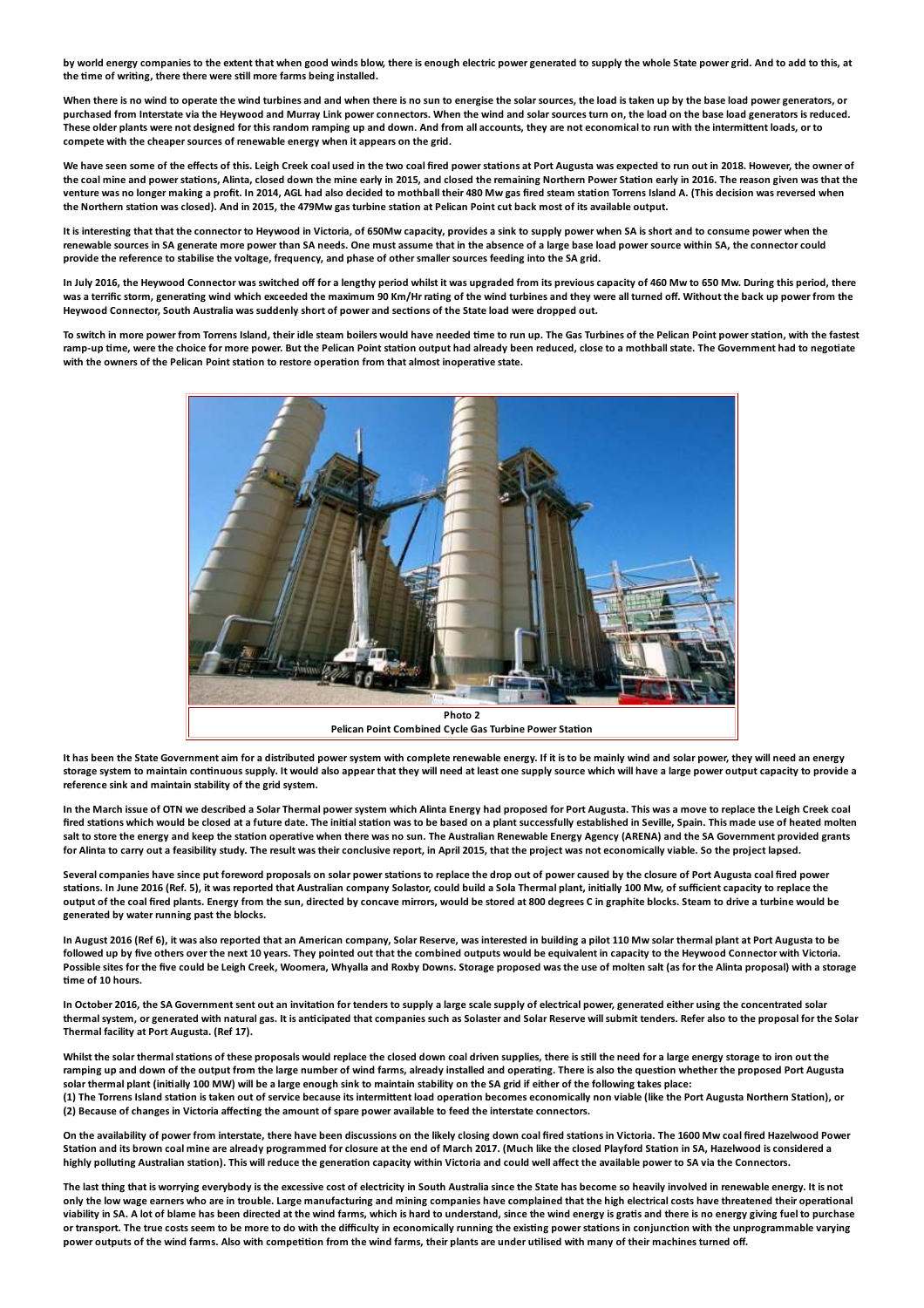But the privatised electricity supply is also a market which takes advantage of situations to sell for the best price that can be bartered. During the July 2016 crisis, the price of electricity rose to excessive levels. According to the operators of Torrens Island, this followed from spikes in the cost of gas fuel supplied.

Having said all of the above, by September 2016, most of what had to be said was done. However in late September another very relevant event occurred when Australia had a series of storms. South Australia had tornadoes, heavy rain, lightning, and flooding from rivers and creeks. The winds damaged or demolished 22 towers supporting three 275V main high tension feeders for supplying power to the north and north west of the State (See Photo 3). The whole State suddenly lost power, which for some areas, took days to restore.



The question was raised: Why did the whole of the State electricity grid lose power? From what information was available, the following is what I think happened: At the time of the power failure. 70% of the power generated in SA was by the wind sources. Also before failure, about one third of the total power was drawn from Victoria (Ref 13). This was probably mainly from the Heywood Connector which, because of its large power source compared to the many small sources in SA, was probably the one setting the reference for frequency and phase.

The Heywood Connector dropped out, probably tripped off by the surge of increased power reflected from the damaged north lines. With the loss of the connector, there was also the loss of the synchronisation reference it provided. So the rest of the power sources went amuck trying to track the grid frequency under control of the reference source which was no longer there. Sensing frequency deviation outside specified limits, sections of the system progressively shut down as it was designed to do for the protection of its equipment and its safety. We believe that the Heywood Connector was reconnected in but had to drop out because its load went up, beyond its capacity, with the drop out of other power sources within SA. From this, loss of synchronisation seems to be the main culprit in dropping out all of SA.

#### Summary, Conclusions, & Some Comments

The article provides some basic information on the operation of coal fired and natural gas fired power stations, which in the presence of smaller renewable sources such as wind and solar, we have described as base load stations. Also included is some history about some of these stations in South Australia as early as 1897.

The discussion moves on into pointing out problems in the operation and stability of power grid, which can be expected to occur as the number of small output renewable energy sources gradually increase and existing base load sources are phased out.

It is clear that in advancing into the addition of sources of power from the wind and the sun, the installation of storage should proceed simultaneously with the installation of the renewable sources. Estimating the size of the storage could be a conundrum. It should probably be at least large enough to replace the large reference base source, in the event of that failing or being turned off. It should also be large enough to replace the loss of the renewable sources in their power down time (i.e. when there is no wind or no sun). The storage might have to hold the system operational during long periods of wind calm, perhaps lasting weeks.

But installation of solar installations and wind farms in Australia (and particularly in South Australia) has gone ahead, at random, with no provision for storing excess energy to be used in the down times. The expectation has apparently been made that the existing base load power generators (mainly ill equipped to ramp their loads up and down) will compensate for the intermittent down time.

In the 1930s & 1940s, there were no grids extended to the country farms and wind generators were used to power some of their electrical needs. They floated batteries across the circuit, to store generated energy not used by their loads, and supply energy to the loads over that available from their generator. The same principle has always been used in the motor car. When the motor runs, excess current charges into the battery and when the motor is turned off, current from the battery maintains functions, such as lights, in the car. If the battery storage were not there, excess power would have nowhere to go and loads exceeding the generator capacity could not succeed (e.g. the heavy starter motor load). The storage allows the energy generated to be used when it is required and to the extent it is required.

So there is a principle! If you have widely varying loads and widely varying source availability, energy storage is probably needed in the system. Goodness knows who thought up the idea of dumping multitudes of solar sources and wind powered sources at random across existing power grids without storing the intermittent energy generated to be distributed as required by the system.

The idea that they are waiting on a large battery based storage to be developed is all very well. But use of pumped storage of sea water has been well demonstrated throughout the world as a proven option for energy storage. The University of Melbourne Energy Institute (MEI) carried out a survey of pumped hydro projects with particular reference to the States of Australia. As a result of this, MEI produced a report dated February 27, 2014 (Ref 14). In surveying costs for pumped hydro projects globally, they found capital costs as low as \$100 to \$200 per kWh of useable energy stored. By comparison, they noted that chemical battery makers were aiming to be on the market in 2025 for capital costs in the range of \$200 to \$500 per Kwh of usable energy stored. A further CSIRO graph showed cost estimates of electricity from pumped storage to be \$200 to \$300 per Mw/h over time spans in the range of several hours to a full day. These estimates compared favourably with other time span estimates anticipated from various types of battery storage.

The MEI report locates possible coastal sites around Evre and York Peninsulars in South Australia which might be suitable for pumped hydro installations. However, authorities in South Australia don't appear to have investigated further the feasability of installing this storage somewhere around the State coast.

I have pointed out earlier that to maintain stability on the grid, it needs to be sinked by a large source in control of frequency, phase, and output voltage. It would seem that many base load stations could be gradually phased out because of their CO2 emission, leaving the grid without the large controlling sink needed to maintain stability of the system. The Solar Thermal nower stations with the heat storage (as previously discussed) might provide this large reference sink that is needed. But the storage in South Australia should have been programmed to be completed coincident with the large build up of wind farms and solar sources and the de-commissioning of thermal power stations (such as those at Port Augusta).